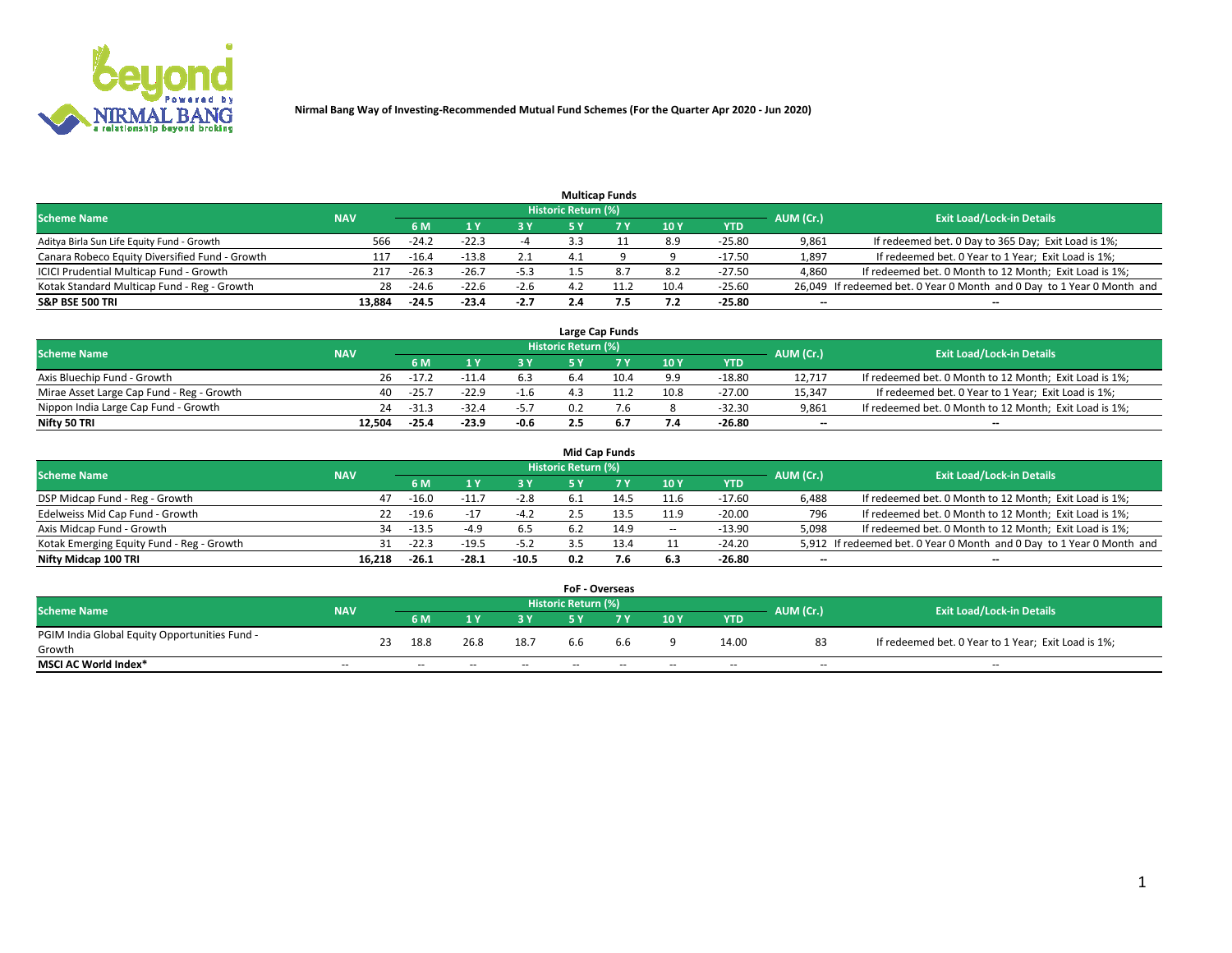

|                                                  |            |                                  |         |        | Large & Midcap |      |            |       |                                                        |
|--------------------------------------------------|------------|----------------------------------|---------|--------|----------------|------|------------|-------|--------------------------------------------------------|
| <b>Scheme Name</b>                               | AUM (Cr.)  | <b>Exit Load/Lock-in Details</b> |         |        |                |      |            |       |                                                        |
|                                                  | <b>NAV</b> | 6 M                              |         |        |                | 10Y  | <b>YTD</b> |       |                                                        |
| Canara Robeco Emerging Equities - Growth         | 78         | $-18.3$                          | $-17.3$ | $-2.3$ |                | 14.7 | $-19.60$   | 4,846 | If redeemed bet. 0 Year to 1 Year; Exit Load is 1%;    |
| Invesco India Growth Opportunities Fund - Growth | 28         | -23.1                            | $-18.3$ | 0.2    | 10.1           | 9.5  | $-23.60$   | 2,282 | If redeemed bet. 0 Year to 1 Year; Exit Load is 1%;    |
| Sundaram Large and Mid Cap Fund - Reg - Growth   | 26         | $-28.5$                          | $-24.4$ |        |                | 7.2  | $-28.70$   | 1,013 | If redeemed bet. 0 Month to 12 Month; Exit Load is 1%; |
| Principal Emerging Bluechip Fund - Growth        | 85         | $-20.0$                          | $-17.9$ | $-3.3$ | 14.4           | 11.5 | $-21.40$   | 1,822 | If redeemed bet. 0 Day to 365 Days; Exit Load is 1%;   |
| NIFTY Large Midcap 250 TRI                       | 5.562      | $-23.8$                          | $-22.9$ | $-3.5$ | ດ າ            | 8.2  | $-25.00$   | $- -$ | $\overline{\phantom{a}}$                               |

|                                  |            |         |        |        |                     | <b>Focused Funds</b> |       |          |                          |                                                        |
|----------------------------------|------------|---------|--------|--------|---------------------|----------------------|-------|----------|--------------------------|--------------------------------------------------------|
| <b>Scheme Name</b>               | <b>NAV</b> |         |        |        | Historic Return (%) |                      |       |          | AUM (Cr.)                | <b>Exit Load/Lock-in Details</b>                       |
|                                  |            | 6 M     |        |        |                     |                      | 10Y   | YTD      |                          |                                                        |
| Axis Focused 25 Fund - Growth    | 24         | $-21.$  |        |        |                     |                      | $- -$ | $-22.70$ | 9,493                    | If redeemed bet. 0 Month to 12 Month; Exit Load is 1%; |
| SBI Focused Equity Fund - Growth | 122        | $-19.6$ | $-14.$ | 3.8    |                     |                      | 13.4  | $-20.30$ | 7,968                    | If redeemed bet. 0 Year to 1 Year; Exit Load is 1%;    |
| <b>S&amp;P BSE 500 TRI</b>       | 13.884     | $-24.5$ | -23.4  | $-2.7$ |                     |                      | 7.2   | $-25.80$ | $\overline{\phantom{a}}$ | $\overline{\phantom{a}}$                               |

|                                             |            |         |         |                     |        | <b>Small Cap Funds</b> |       |            |           |                                                     |
|---------------------------------------------|------------|---------|---------|---------------------|--------|------------------------|-------|------------|-----------|-----------------------------------------------------|
| <b>Scheme Name</b>                          | <b>NAV</b> |         |         | Historic Return (%) |        |                        |       |            | AUM (Cr.) | <b>Exit Load/Lock-in Details</b>                    |
|                                             |            | 6 M     |         | 3 Y                 |        |                        | 10Y   | <b>YTD</b> |           |                                                     |
| HDFC Small Cap Fund - Growth                |            | $-30.2$ | $-36.9$ | $-9.6$              | 0.9    |                        | 7.3   | $-30.50$   | 6,835     | If redeemed bet. 0 Year to 1 Year; Exit Load is 1%; |
| L&T Emerging Businesses Fund - Reg - Growth | 16         | $-30.9$ | $-34.3$ | $-12.2$             | 1.9    | $\sim$                 | $- -$ | $-31.70$   | 4,268     | If redeemed bet. 0 Year to 1 Year; Exit Load is 1%; |
| SBI Small Cap Fund - Growth                 | 42         | $-21.4$ | $-17.1$ | $-0.8$              |        | 18.4                   | 15.4  | $-21.30$   | 3,280     | If redeemed bet. 0 Year to 1 Year; Exit Load is 1%; |
| Nifty Smallcap 100 TRI                      | 4.707      | -32.8   | $-39.7$ | $-18.9$             | $-6.1$ |                        |       | $-34.30$   | $- -$     | $\overline{\phantom{a}}$                            |

| ELSS Schemes (Tax Saving u/s 80-C)           |            |         |         |                            |           |           |        |            |           |                                  |  |  |  |
|----------------------------------------------|------------|---------|---------|----------------------------|-----------|-----------|--------|------------|-----------|----------------------------------|--|--|--|
| <b>Scheme Name</b>                           | <b>NAV</b> |         |         | <b>Historic Return (%)</b> |           |           |        |            | AUM (Cr.) | <b>Exit Load/Lock-in Details</b> |  |  |  |
|                                              |            | 6 M     |         | 3 Y                        | <b>5Y</b> | <b>7Y</b> | 10Y    | <b>YTD</b> |           |                                  |  |  |  |
| Aditya Birla Sun Life Tax Relief 96 - Growth | 26         | $-19.1$ | $-17.4$ |                            | 3.8       |           | 9.2    | $-20.20$   | 9,372     | Nil                              |  |  |  |
| Axis Long Term Equity Fund - Growth          | 39         | $-19.4$ | $-13.4$ | 3.2                        | 49        | 14.1      | 14     | $-20.70$   | 19,632    | Nil                              |  |  |  |
| Canara Robeco Equity Tax Saver Fund - Growth |            | $-16.0$ | $-13.6$ | 1.8                        |           | 9.6       | 9.3    | $-16.90$   | 941       | Nil                              |  |  |  |
| Invesco India Tax Plan - Growth              | 42         | $-20.5$ | $-17$   | $-0.1$                     | 3.9       |           | 10.5   | $-21.30$   | 930       | Nil                              |  |  |  |
| Mirae Asset Tax Saver Fund - Reg - Growth    | 14         | $-24.3$ | $-19.8$ | $-0.1$                     | $\sim$    | $\sim$    | $\sim$ | $-25.70$   | 3,184     | Nil                              |  |  |  |
| <b>S&amp;P BSE 200 TRI</b>                   | 4.518      | $-24.4$ | $-22.7$ | $-1.7$                     |           | 7.6       | 7.5    | $-25.70$   | $- -$     | $\overline{\phantom{a}}$         |  |  |  |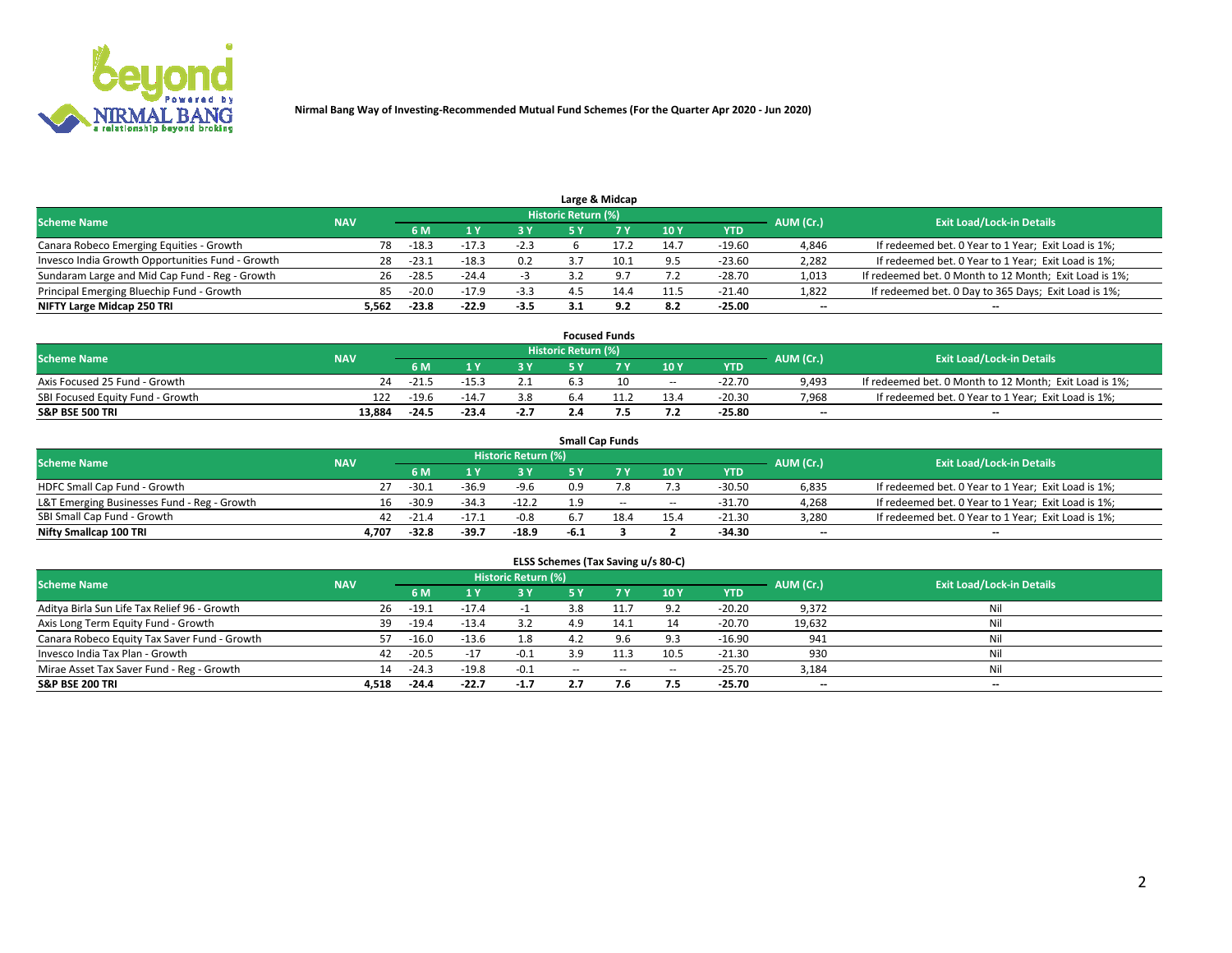

|                                           |            |                                  |         |        | <b>Contra/Value Fund</b> |      |            |       |                                                                     |
|-------------------------------------------|------------|----------------------------------|---------|--------|--------------------------|------|------------|-------|---------------------------------------------------------------------|
| <b>Scheme Name</b>                        | AUM (Cr.)  | <b>Exit Load/Lock-in Details</b> |         |        |                          |      |            |       |                                                                     |
|                                           | <b>NAV</b> | 6 M                              |         | 73 V   |                          | 10Y  | <b>YTD</b> |       |                                                                     |
| Kotak India EQ Contra Fund - Reg - Growth | 41         | $-25.0$                          | $-23.1$ | $-0.4$ |                          | 7.6  | $-25.80$   |       | 726 If redeemed bet. 0 Year 0 Month and 0 Day to 1 Year 0 Month and |
| Invesco India Contra Fund - Growth        | 39         | $-19.7$                          | $-18.4$ | 0.0    |                          | 10.3 | $-20.60$   | 4,274 | If redeemed bet. 0 Year to 1 Year; Exit Load is 1%;                 |
| UTI Value Opportunities Fund - Growth     | 49         | $-21.6$                          | $-19$   | $-2.2$ | 0.2                      | 7.9  | $-23.40$   | 3,763 | If redeemed bet. 0 Year to 1 Year; Exit Load is 1%;                 |
| Nippon India Value Fund - Growth          | 55.        | $-26.3$                          | $-26.4$ | $-5.6$ |                          | 7.1  | $-27.20$   | 2,463 | If redeemed bet. 0 Year to 1 Year; Exit Load is 1%;                 |
| <b>S&amp;P BSE 500 TRI</b>                | 13.884     | $-24.5$                          | $-23.4$ | $-2.7$ |                          | 7.2  | $-25.80$   | $- -$ | $\overline{\phantom{a}}$                                            |

| Sector/Thematic                                                           |            |         |         |                            |     |      |            |          |           |                                                        |  |  |  |
|---------------------------------------------------------------------------|------------|---------|---------|----------------------------|-----|------|------------|----------|-----------|--------------------------------------------------------|--|--|--|
| <b>Scheme Name</b>                                                        | <b>NAV</b> |         |         | <b>Historic Return (%)</b> |     |      |            |          | AUM (Cr.) | <b>Exit Load/Lock-in Details</b>                       |  |  |  |
|                                                                           |            | 6 M     |         | 3 Y                        | 5 Y |      | 10Y        | YTD      |           |                                                        |  |  |  |
| Canara Robeco Consumer Trends Fund - Reg -<br>Growth                      | 35         | $-18.5$ | $-11.3$ | 2.4                        | 6.5 | 11.1 | 11.6       | $-18.60$ | 351       | If redeemed bet. 0 Year to 1 Year; Exit Load is 1%;    |  |  |  |
| Mirae Asset Great Consumer Fund - Growth                                  | 28         | $-23.8$ | -17.5   | 1.2                        | 4.9 | 11.1 | $\sim$ $-$ | $-24.00$ | 865       | If redeemed bet. 0 Year to 1 Year; Exit Load is 1%;    |  |  |  |
| <b>ICICI Prudential Technology Fund - Growth</b>                          | 49         | $-14.3$ | $-15.2$ |                            | 4.3 | 14.3 | 13.2       | $-15.10$ | 349       | If redeemed bet. 0 Day to 15 Day; Exit Load is 1%;     |  |  |  |
| Nippon India Pharma Fund - Growth                                         | 176        | 18.6    | 24.3    | 11.3                       | 5.8 | 13.6 | 13.7       | 16.00    | 2,851     | If redeemed bet. 0 Year to 1 Year; Exit Load is 1%;    |  |  |  |
| BNP Paribas India Consumption Fund - Reg - Growth                         | 11         | $-13.7$ | $-5.1$  | $\sim$                     |     |      | $\sim$     | $-15.60$ | 491       | If redeemed bet. 0 Month to 12 Month; Exit Load is 1%; |  |  |  |
| ICICI Prudential Banking and Financial Services Fund -<br>Retail - Growth | 39         | $-42.7$ | $-42.2$ | $-10.9$                    | 1.2 | 7.8  | 9.9        | $-44.20$ | 2,716     | If redeemed bet. 0 Day to 15 Day; Exit Load is 1%;     |  |  |  |
| <b>S&amp;P BSE 500 TRI</b>                                                | 13.884     | $-24.5$ | $-23.4$ | $-2.7$                     | 2.4 | 7.5  | 7.2        | $-25.80$ | $- -$     | $\overline{\phantom{a}}$                               |  |  |  |

| <b>Dynamic Asset Allocation Funds</b>                      |            |         |         |                            |           |        |        |          |           |                                                          |  |  |  |
|------------------------------------------------------------|------------|---------|---------|----------------------------|-----------|--------|--------|----------|-----------|----------------------------------------------------------|--|--|--|
| Scheme Name                                                | <b>NAV</b> |         |         | <b>Historic Return (%)</b> |           |        |        |          | AUM (Cr.) | <b>Exit Load/Lock-in Details</b>                         |  |  |  |
|                                                            |            | 6 M     | 1 Y     | 3 Y                        | <b>5Y</b> |        | 10Y    | YTD      |           |                                                          |  |  |  |
| ICICI Prudential Balanced Advantage Fund - Reg -<br>Growth | 32         | $-15.8$ | $-11.6$ |                            | 4.4       | 8.8    | 10     | $-17.00$ | 24,834    | If redeemed bet. 0 Year to 1 Year; Exit Load is 1%;      |  |  |  |
| Invesco India Dynamic Equity Fund - Growth                 | 26         | $-13.9$ | $-10.9$ | 0.5                        |           | 8.8    | 8.4    | $-13.90$ | 737       | If redeemed bet. 0 Month to 3 Month; Exit Load is 0.25%; |  |  |  |
| Nippon India Balanced Advantage Fund - Growth              | 80         | $-13.9$ | $-12.3$ | 0.1                        | 3.5       | 8.5    | 8.8    | $-14.70$ | 2,682     | If redeemed bet. 0 Month to 12 Month; Exit Load is 1%;   |  |  |  |
| HDFC Balanced Advantage Fund - Growth                      | 151        | $-24.7$ | $-24.8$ | $-3.2$                     | 2.6       |        | 7.4    | $-25.30$ | 35,118    | If redeemed bet. 0 Year to 1 Year; Exit Load is 1%;      |  |  |  |
| SBI Dynamic Asset Allocation Fund - Reg - Growth           | 12         | $-14.4$ | $-11.9$ | 0.0                        | 3.2       | $\sim$ | $\sim$ | $-15.80$ | 574       | If redeemed bet. 0 Month to 12 Month; Exit Load is 1%;   |  |  |  |
| NIFTY 50 Hybrid Composite Debt 65:35 Index                 | 8,946      | $-14.1$ | -8.6    | 3.2                        | 5.2       | 7.6    | 8.2    | $-15.30$ | $- -$     | $\overline{\phantom{a}}$                                 |  |  |  |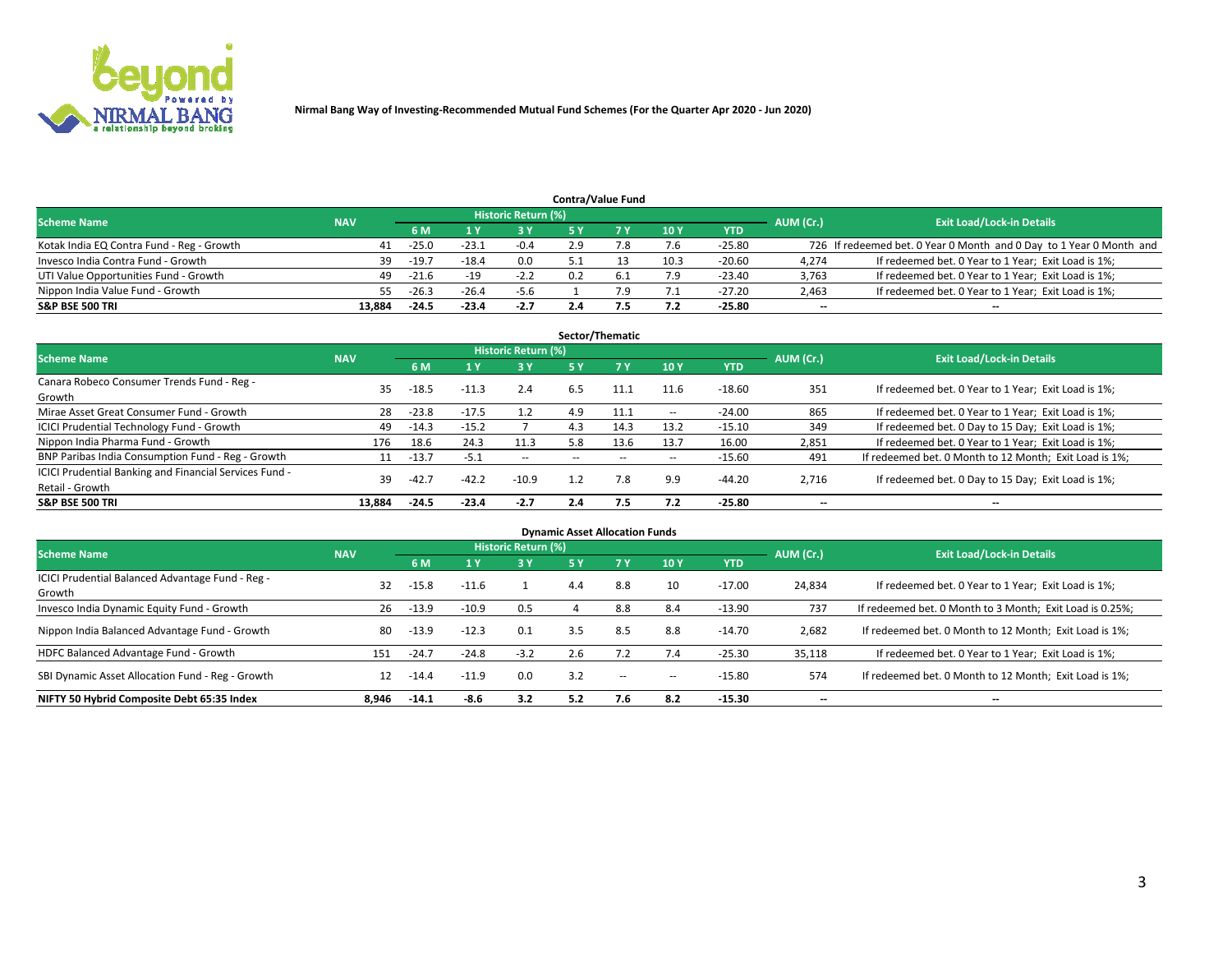

|                                                 |            |                                  |         |            |                          | <b>Hybrid Aggressive</b> |        |          |        |                                                        |
|-------------------------------------------------|------------|----------------------------------|---------|------------|--------------------------|--------------------------|--------|----------|--------|--------------------------------------------------------|
| <b>Scheme Name</b>                              | AUM (Cr.)  | <b>Exit Load/Lock-in Details</b> |         |            |                          |                          |        |          |        |                                                        |
|                                                 | <b>NAV</b> | 6 M                              |         | <b>3 Y</b> |                          |                          | 10Y    | YTD      |        |                                                        |
| ICICI Prudential Equity & Debt Fund - Growth    | 113        | $-17.9$                          | $-16.4$ | -1.3       |                          | 10.2                     | 10.9   | $-19.50$ | 17,696 | If redeemed bet. 0 Year to 1 Year; Exit Load is 1%;    |
| Mirae Asset Hybrid - Equity Fund - Reg - Growth | 13         | $-17.5$                          | -14.3   |            | $\overline{\phantom{a}}$ | $\sim$                   | $\sim$ | $-19.00$ | 3,314  | If redeemed bet. 0 Year to 1 Year; Exit Load is 1%;    |
| SBI Equity Hybrid Fund - Growth                 | 120        | $-16.7$                          | -11.8   | 2.6        |                          | 10.8                     | 9.8    | $-17.40$ | 29,106 | If redeemed bet. 0 Month to 12 Month; Exit Load is 1%; |
| Canara Robeco Equity Hybrid Fund - Growth       | 148        | $-10.9$                          | $-1.4$  |            |                          |                          | 10.3   | $-12.10$ | 2,912  | If redeemed bet. 0 Year to 1 Year; Exit Load is 1%;    |
| NIFTY 50 Hybrid Composite Debt 65:35 Index      | 8,946      | $-14.1$                          | -8.6    | 3.2        |                          |                          | 8.2    | $-15.30$ | $- -$  | $\overline{\phantom{a}}$                               |

| <b>Arbitrage Fund</b>                      |            |     |      |     |                            |     |  |       |            |           |                                                          |  |  |
|--------------------------------------------|------------|-----|------|-----|----------------------------|-----|--|-------|------------|-----------|----------------------------------------------------------|--|--|
| <b>Scheme Name</b>                         | <b>NAV</b> |     |      |     | <b>Historic Return (%)</b> |     |  |       |            | AUM (Cr.) | <b>Exit Load/Lock-in Details</b>                         |  |  |
|                                            |            |     | 1 M  | የ M | 6 M                        |     |  | $-3V$ | <b>YTD</b> |           |                                                          |  |  |
| IDFC Arbitrage Fund - Reg - Growth         |            |     | 59   |     | 4.9                        | 5.b |  |       | 5.30       | 6.607     | If redeemed bet. 0 Month to 1 Month; Exit Load is 0.25%; |  |  |
| Kotak Equity Arbitrage Fund - Reg - Growth |            | 28  | -6.4 |     | 5.6                        |     |  |       | 6.10       | 12.043    | If redeemed bet. 0 Day to 30 Day; Exit Load is 0.25%;    |  |  |
| Nippon India Arbitrage Fund - Growth       |            | 20. | 6.9  |     | 5.b                        |     |  | 6.3   | 6.10       | 7.068     | If redeemed bet. 0 Month to 1 Month; Exit Load is 0.25%; |  |  |

| <b>Equity Saver</b>                      |            |    |                          |    |                          |       |                          |        |            |           |                                                                       |  |  |  |
|------------------------------------------|------------|----|--------------------------|----|--------------------------|-------|--------------------------|--------|------------|-----------|-----------------------------------------------------------------------|--|--|--|
| <b>Scheme Name</b>                       | <b>NAV</b> |    |                          |    | Historic Return (%)      |       |                          |        |            | AUM (Cr.) | <b>Exit Load/Lock-in Details</b>                                      |  |  |  |
|                                          |            |    | 6 M                      |    |                          |       | 7 V                      | 10Y    | <b>YTD</b> |           |                                                                       |  |  |  |
| Axis Equity Saver Fund - Reg - Growth    |            | 12 | $-10.4$                  |    | 2.8                      | $- -$ | $-$                      | $\sim$ | $-10.70$   | 700       | If redeemed bet. 0 Month to 12 Month; Exit Load is 1%;                |  |  |  |
| Kotak Equity Savings Fund - Reg - Growth |            |    | -1 r                     |    |                          |       | $\sim$                   | $\sim$ | $-8.30$    |           | 1,492 If redeemed bet. 0 Year 0 Month and 0 Day to 1 Year 0 Month and |  |  |  |
| CRISIL Hybrid 50+50 - Moderate Index*    | $- -$      |    | $\overline{\phantom{a}}$ | -- | $\overline{\phantom{a}}$ | $-$   | $\overline{\phantom{a}}$ | $-$    | $-$        | $- -$     | --                                                                    |  |  |  |

| <b>Liquid Funds</b>                 |                          |     |            |                            |     |     |            |                 |           |                                  |  |  |  |
|-------------------------------------|--------------------------|-----|------------|----------------------------|-----|-----|------------|-----------------|-----------|----------------------------------|--|--|--|
| <b>Scheme Name</b>                  | <b>NAV</b>               |     |            | <b>Historic Return (%)</b> |     |     | <b>YTM</b> | Avg             | AUM (Cr.) | <b>Exit Load/Lock-in Details</b> |  |  |  |
|                                     |                          | 1W  | <b>2 W</b> | 1 M                        | 3 M | 1Y  |            | <b>Maturity</b> |           |                                  |  |  |  |
| Axis Liquid Fund - Growth           | 2,210                    | 5.6 |            | 5.3                        | 5.9 |     | 4.63       | 0.11            | 25,860    | *Ref Footnote                    |  |  |  |
| IDFC Cash Fund - Reg - Growth       | 2,407                    | ь.  |            | 4.8                        |     |     | 4.38       | 0.10            | 11,992    | *Ref Footnote                    |  |  |  |
| Mahindra Liquid Fund - Reg - Growth | 1,292                    | 5.3 |            | 5.2                        |     |     | 4.97       | 0.09            | 2,280     | *Ref Footnote                    |  |  |  |
| Kotak Liquid Fund - Reg - Growth    | 4,027                    | 5.3 |            | 4.8                        |     |     | 4.54       | 0.11            | 27,398    | *Ref Footnote                    |  |  |  |
| <b>CRISIL Liquid Fund Index</b>     | $\overline{\phantom{a}}$ |     | 6.2        | 5.5                        |     | 6.1 | $-$        | $-$             | $-$       | $-$                              |  |  |  |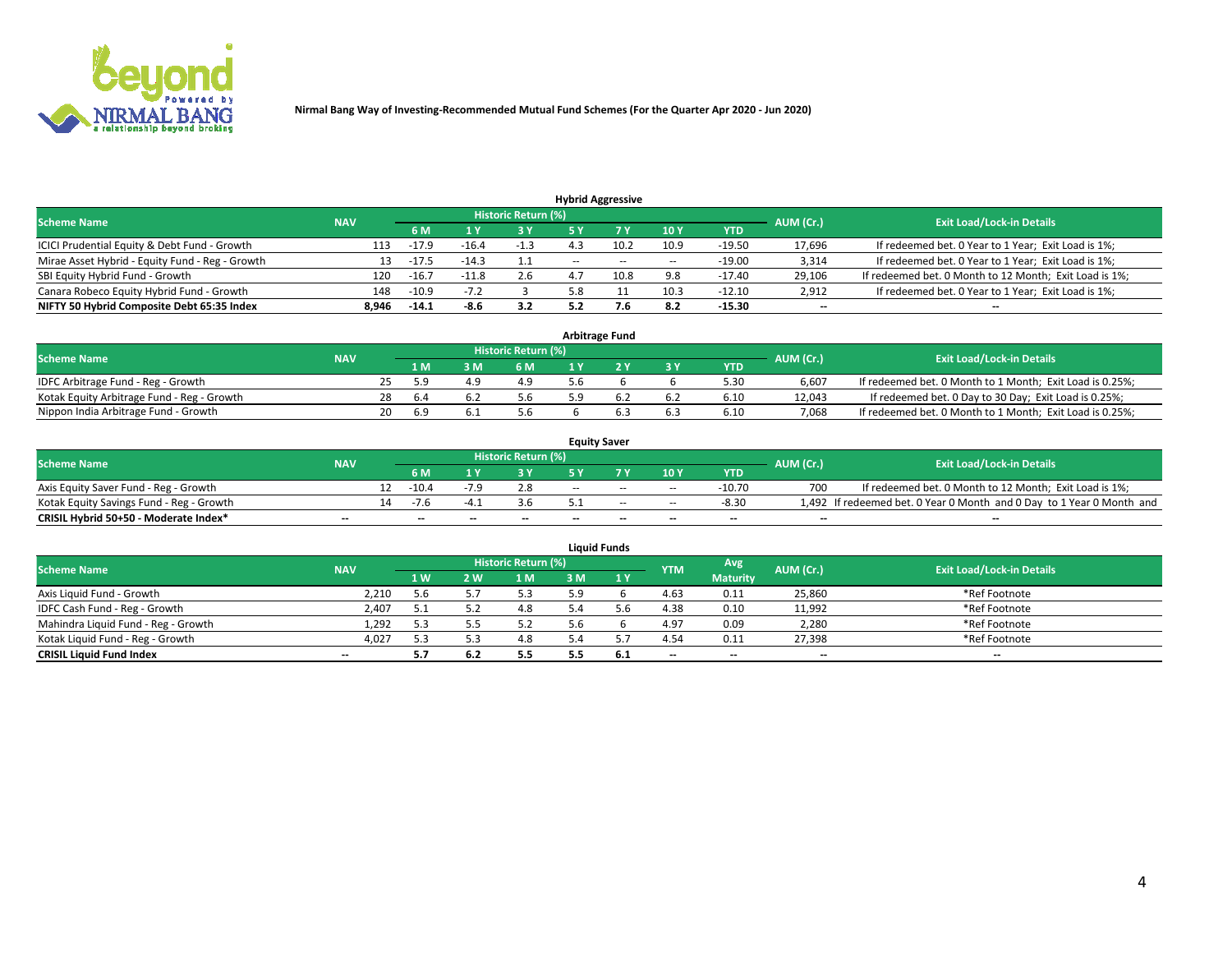

| <b>Ultra Short Fund</b>                       |            |      |   |                     |     |     |            |                          |           |                                  |  |  |  |  |
|-----------------------------------------------|------------|------|---|---------------------|-----|-----|------------|--------------------------|-----------|----------------------------------|--|--|--|--|
| <b>Scheme Name</b>                            | <b>NAV</b> |      |   | Historic Return (%) |     |     | <b>YTM</b> | Avg                      | AUM (Cr.) | <b>Exit Load/Lock-in Details</b> |  |  |  |  |
|                                               |            | 1 M  | M | 6 M                 |     | ע כ |            | <b>Maturity</b>          |           |                                  |  |  |  |  |
| IDFC Ultra Short Term Fund - Reg - Growth     |            |      |   | 6.9                 |     |     | 5.57       | 0.45                     | 4,709     | Nil                              |  |  |  |  |
| Sundaram Ultra Short Term Fund - Reg - Growth |            |      |   |                     | $-$ | $-$ | 5.01       | 0.42                     | 323       | Nil                              |  |  |  |  |
| L&T Ultra Short Term Fund - Growth            | 33         | 10.3 |   | 6.8                 |     |     | 5.73       | 0.54                     | 1,616     | Nil                              |  |  |  |  |
| <b>NIFTY Ultra Short Duration Debt Index</b>  | 4,104      | 9.1  |   | 6.7                 |     | 7.b | $- -$      | $\overline{\phantom{a}}$ | $- -$     | $- -$                            |  |  |  |  |

| <b>Money Market Fund</b>                         |            |      |     |                            |     |     |            |                 |           |                                  |  |  |  |  |
|--------------------------------------------------|------------|------|-----|----------------------------|-----|-----|------------|-----------------|-----------|----------------------------------|--|--|--|--|
| <b>Scheme Name</b>                               | <b>NAV</b> |      |     | <b>Historic Return (%)</b> |     |     | <b>YTM</b> | Avg             | AUM (Cr.) | <b>Exit Load/Lock-in Details</b> |  |  |  |  |
|                                                  |            | '1 M | 8 M | 6 M                        |     | ע כ |            | <b>Maturity</b> |           |                                  |  |  |  |  |
| Aditya Birla Sun Life Money Manager Fund - Reg - | 273        | 12.2 |     | 7.6                        |     | 7.8 | 6.16       | 0.69            | 8,222     | Nil                              |  |  |  |  |
| Growth                                           |            |      |     |                            |     |     |            |                 |           |                                  |  |  |  |  |
| Nippon India Money Market Fund - Growth          | 3.072      | 10.6 | 7 Q |                            |     |     | 5.72       | 0.46            | 4,136     | Nil                              |  |  |  |  |
| <b>CRISIL Liquid Fund Index</b>                  | $- -$      | 5.5  | 5.5 | 5.6                        | 6.1 | --  | $-$        | $-$             | $- -$     | $-$                              |  |  |  |  |

| <b>Short Term Fund</b>                          |            |     |      |     |                            |      |     |            |                 |           |                                  |  |  |
|-------------------------------------------------|------------|-----|------|-----|----------------------------|------|-----|------------|-----------------|-----------|----------------------------------|--|--|
| <b>Scheme Name</b>                              | <b>NAV</b> |     |      |     | <b>Historic Return (%)</b> |      |     | <b>YTM</b> | Avg             | AUM (Cr.) | <b>Exit Load/Lock-in Details</b> |  |  |
|                                                 |            |     |      | 3 M | 6 M                        |      |     |            | <b>Maturity</b> |           |                                  |  |  |
| Axis Short Term Fund - Growth                   |            | 23  | 14.1 | 8.6 | 8.9                        | 10.4 | 7.9 | 2.00       | 2.90            | 5,560     | Nil                              |  |  |
| HDFC Short Term Debt Fund - Growth              |            |     | 15.8 |     | 9.1                        | 10.4 |     | 7.81       | 3.36            | 11,000    | Nil                              |  |  |
| IDFC Bond Fund - Short Term Plan - Reg - Growth |            | 42  | 14.9 |     | 8.6                        | 10.1 | 7.9 | 6.73       | 2.28            | 11,459    | Nil                              |  |  |
| Kotak Bond Short Term Fund - Reg - Growth       |            | 39  | 13.9 |     | 8.6                        | 10.1 | 7.6 | 6.92       | 2.73            | 9,928     | Nil                              |  |  |
| L&T Short Term Bond Fund - Reg - Growth         |            | 20. | 17.4 |     | 10                         | 10.6 |     | 6.12       | 2.68            | 4,422     | Nil                              |  |  |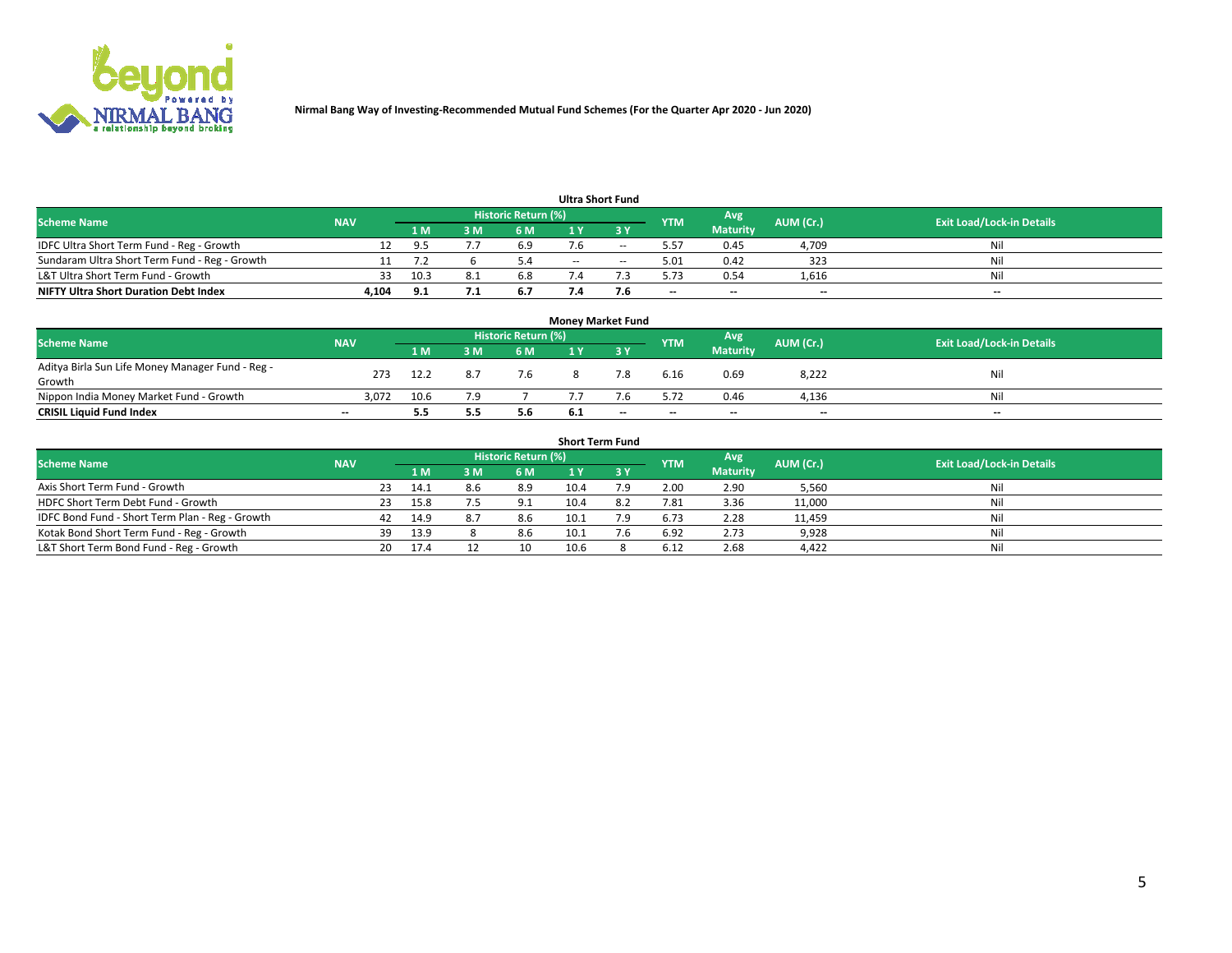

| <b>Low Duration Fund</b>                  |            |          |     |                            |  |     |            |                 |           |                                  |  |  |  |  |
|-------------------------------------------|------------|----------|-----|----------------------------|--|-----|------------|-----------------|-----------|----------------------------------|--|--|--|--|
| <b>Scheme Name</b>                        | <b>NAV</b> |          |     | <b>Historic Return (%)</b> |  |     | <b>YTM</b> | Avg             | AUM (Cr.) | <b>Exit Load/Lock-in Details</b> |  |  |  |  |
|                                           |            | 1 M .    | 3 M | 6 M                        |  | י פ |            | <b>Maturity</b> |           |                                  |  |  |  |  |
| Axis Treasury Advantage Fund - Growth     | 2.283      | 10.1     |     |                            |  |     | 6.26       | 1.03            | 4.625     | Nil                              |  |  |  |  |
| Canara Robeco Savings Fund - Reg - Growth |            | a a      |     | 6.8                        |  |     | 5.47       | 0.81            | 889       | Nil                              |  |  |  |  |
| IDFC Low Duration Fund - Reg - Growth     | 29         | $\Omega$ |     |                            |  |     | 5.72       | 1.19            | 4.045     | Nil                              |  |  |  |  |

| <b>Banking &amp; PSU Bond Funds</b>            |            |      |       |                     |      |     |            |                 |           |                                  |  |  |  |
|------------------------------------------------|------------|------|-------|---------------------|------|-----|------------|-----------------|-----------|----------------------------------|--|--|--|
| <b>Scheme Name</b>                             | <b>NAV</b> |      |       | Historic Return (%) |      |     | <b>YTM</b> | Avg             | AUM (Cr.) | <b>Exit Load/Lock-in Details</b> |  |  |  |
|                                                |            | 1 M  | 8 M S | 6 M                 |      |     |            | <b>Maturity</b> |           |                                  |  |  |  |
| Axis Banking & PSU Debt Fund - Growth          | 1.945      | 16.8 |       | 8.5                 | 10.7 | 8.8 | 6.44       | 2.20            | 13,709    | Nil                              |  |  |  |
| Kotak Banking and PSU Debt Fund - Reg - Growth | 48         | 18.6 |       | 9.4                 | 11.4 | 8.4 | 7.13       | 3.68            | 5.528     | Nil                              |  |  |  |
| IDFC Banking & PSU Debt Fund - Reg - Growth    | 18         | 18.9 | 10.4  | 10.1                |      | 89  | 6.6        | 2.93            | 13,956    | Nil                              |  |  |  |

| <b>Corporate Bond Funds</b>                         |            |      |      |                     |      |      |            |                 |           |                                                         |  |  |  |  |
|-----------------------------------------------------|------------|------|------|---------------------|------|------|------------|-----------------|-----------|---------------------------------------------------------|--|--|--|--|
| <b>Scheme Name</b>                                  | <b>NAV</b> |      |      | Historic Return (%) |      |      | <b>YTM</b> | Avg             | AUM (Cr.) | <b>Exit Load/Lock-in Details</b>                        |  |  |  |  |
|                                                     |            | '1 M |      | 6 M                 |      |      |            | <b>Maturity</b> |           |                                                         |  |  |  |  |
| ICICI Prudential Corporate Bond Fund - Reg - Growth |            | 17.1 | 8.8  | 9.2                 | 10.3 |      | 7.13       | 3.37            | 11,860    | Nil                                                     |  |  |  |  |
| L&T Triple Ace Bond Fund - Reg - Growth             | 54.        | 25.9 | 11.6 | 13.8                | 15.7 | 9.2  | 7.26       | 7.75            | 3.314     | If redeemed bet. 0 Month to 3 Month; Exit Load is 0.5%; |  |  |  |  |
| Kotak Corporate Bond Fund - Std - Growth            | 2.727      | 10.6 | 6.9  | 7.5                 | 9.2  | -8.1 | 6.7        | 1.49            | 4,032     | Nil                                                     |  |  |  |  |

| <b>Credit Risk Fund</b>                    |            |     |        |        |                            |     |            |            |                 |           |                                                                       |  |  |
|--------------------------------------------|------------|-----|--------|--------|----------------------------|-----|------------|------------|-----------------|-----------|-----------------------------------------------------------------------|--|--|
| <b>Scheme Name</b>                         | <b>NAV</b> |     |        |        | <b>Historic Return (%)</b> |     |            | <b>YTM</b> | Avg             | AUM (Cr.) | <b>Exit Load/Lock-in Details</b>                                      |  |  |
|                                            |            |     | 1 M    | 3M     | <b>6M</b>                  |     | <b>3 Y</b> |            | <b>Maturity</b> |           |                                                                       |  |  |
| ICICI Prudential Credit Risk Fund - Growth |            | 22  |        |        | 7.1                        | 8.7 |            | 9.37       | 1.59            | 7,956     | If redeemed bet. 0 Year to 1 Year; Exit Load is 1%;                   |  |  |
| Kotak Credit Risk Fund - Reg - Growth      |            | 22. | $-7.3$ | $-9.1$ | 0.9                        |     |            | 11.16      | 2.62            |           | 2,662 If redeemed bet. 0 Year 0 Month and 0 Day to 1 Year 0 Month and |  |  |
|                                            |            |     |        |        |                            |     |            |            |                 |           | If redeemed bet. 0 Month to 12 Month; Exit Load is 3%; If             |  |  |
| SBI Credit Risk Fund - Growth              |            |     | $-0.2$ |        | 4.5                        |     | 6.2        | 9.14       | 2.55            | 4,149     | redeemed bet. 12 Month to 24 Month; Exit Load is 1.5%; If             |  |  |
|                                            |            |     |        |        |                            |     |            |            |                 |           | redeemed bet. 24 Month to 36 Month; Exit Load is 0.75%;               |  |  |